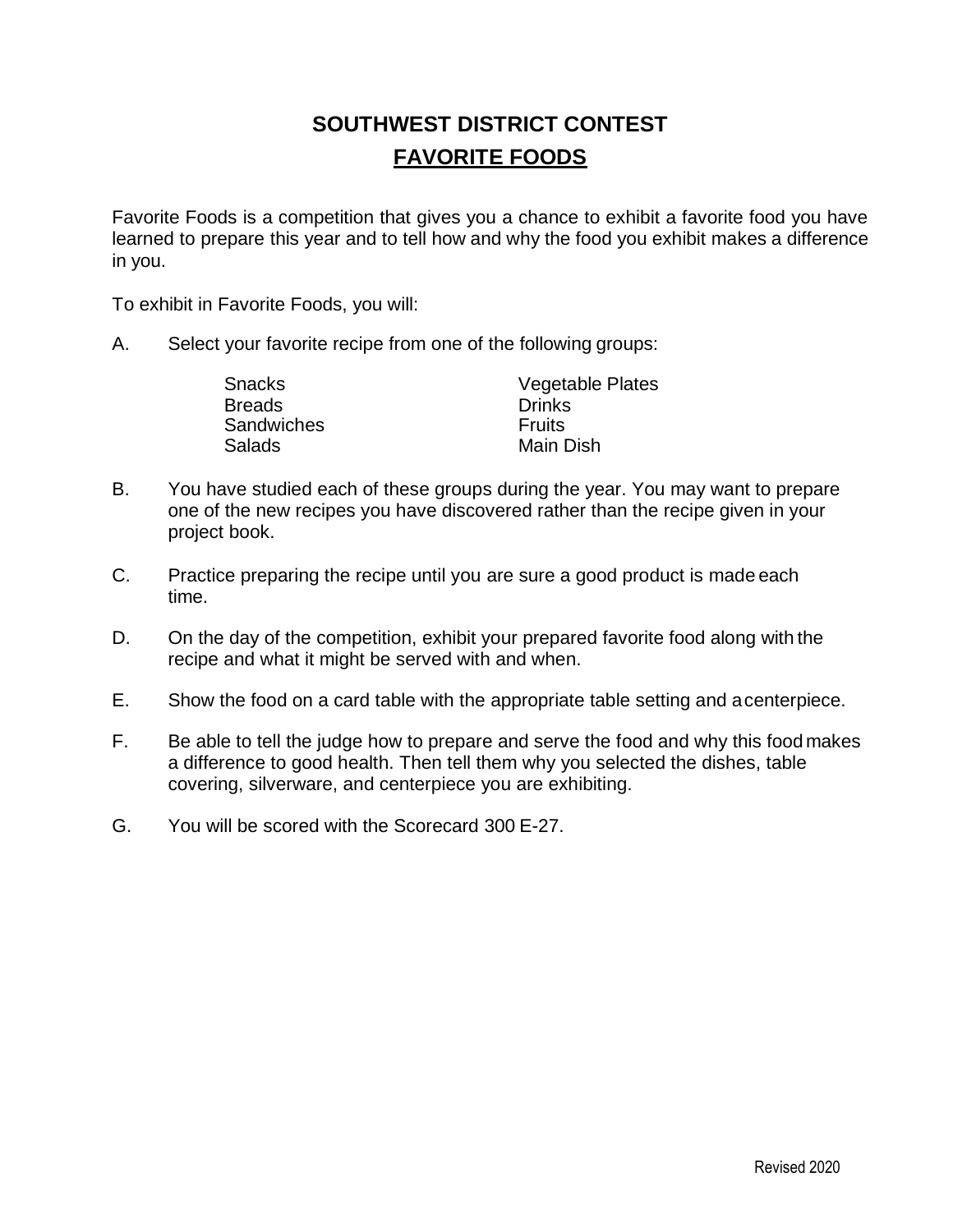## **Favorite Food Show Planning Guide**

The contest is made up of a display by an individual member of one favorite food item. The display for each member is made on a small table, such as a card table. The member should have a place set for one person with appropriate table covering, dishes, glassware, silverware and a centerpiece.

The Favorite Foods competition is intended to meet these objectives:

#### **OBJECTIVES:**

- 1. To provide the member an experience in planning, preparing, and serving food as part of a meal or snack.
- 2. To give the member an opportunity for self-expression, both verbally andvisually.

#### **WHAT THE MEMBER SHOULD DO:**

- 1. Select a tested recipe from a reliable cookbook, 4-H foods bulletins, orother dependable sources.
- 2. Practice preparing the favorite recipe until it can be done easily and a good product is achieved. Be able to tell how it is done, if asked. Originality is encouraged, especially for advanced members. Put the recipe on an 8 ½ X 11 inch poster.
- 3. Plan a menu for the family where the meal or snack includes the favoritefood. Put the menu on an  $8\frac{1}{2}$  X 11-inch poster.
- 4. Plan for table covering or placemat, dishes, glassware, silverware, and a centerpiece to use for displaying the food. Magazines and books on design can serve as help in making an attractive centerpiece for the table. On the day of the Favorite Food Show, set up the display including the recipe and menu posters. Each member should bring his/her own card table.
- 5. Planning Tips
	- Always consider food safety in transporting recipe ingredients to the contest and when preparing the recipe on site. Keep hot foods hot and cold foods cold and avoid cross-contamination of ingredients. Be sure to safely prepare, serve and store all ingredients.
	- The contestant is responsible for bringing all ingredients, utensils, dishes, table covering, potholders, towels, dishcloths, and other preparation or display items needed for the contest. Do not assume forgotten items will be available at the contest. A refrigerator, freezer, microwave, stoves and ovens will likely be available for contestant use; however, it is best to check with the contest